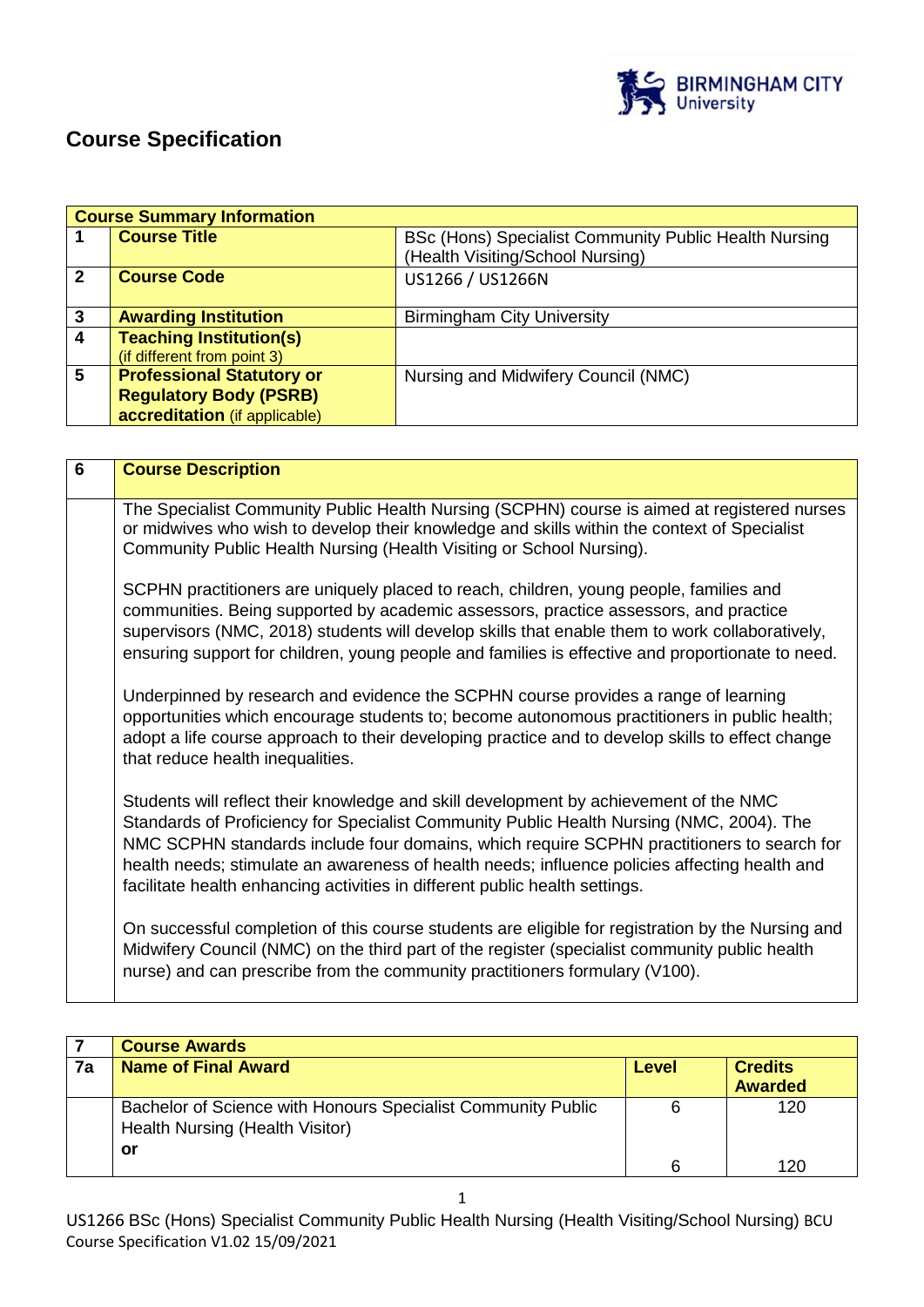

|    | Bachelor of Science with Honours Specialist Community Public |   |    |
|----|--------------------------------------------------------------|---|----|
|    | Health Nursing (School Nurse)                                |   |    |
| 7b | <b>Exit Awards and Credits Awarded</b>                       |   |    |
|    | Bachelor of Science Studies Community Health*                |   | 60 |
| .  | .<br>.                                                       | . |    |

*\* this award does not allow for application to NMC for registration on third part of register*

| -8 |    | <b>Derogation from the University Regulations</b>                                                                            |
|----|----|------------------------------------------------------------------------------------------------------------------------------|
|    |    | As this course is PSRB regulated by the Nursing and Midwifery Council (NMC), the following<br>derogations apply:             |
|    |    | 1. For modules with more than one item of assessment, all items of assessment must be<br>passed in order to pass the module. |
|    | 2. | Compensation of marginally failed modules is not permitted.                                                                  |
|    |    | 3. Condonement of failed modules is not permitted.                                                                           |
|    |    |                                                                                                                              |

| . 9       | <b>Delivery Patterns</b> |                             |                          |                  |
|-----------|--------------------------|-----------------------------|--------------------------|------------------|
|           | <b>Mode(s) of Study</b>  | <b>Location(s) of Study</b> | <b>Duration of Study</b> | Code(s)          |
| Full Time |                          | <b>City South Campus</b>    | 1 year                   | US1266 / US1266N |

| 10 | <b>Entry Requirements</b>                                                                                                                                                                                                 |
|----|---------------------------------------------------------------------------------------------------------------------------------------------------------------------------------------------------------------------------|
|    | The admission requirements for this course are stated on the course page of the BCU website at<br>https://www.bcu.ac.uk, or may be found by searching for the course entry profile located on the<br><b>UCAS</b> website. |

# **11 Course Aims**

The aim of the Specialist Community Public Health Nursing (SCPHN) course is to prepare students with the skills and knowledge to provide leadership and innovation in community public health.

The wider aims are to improve population health, in particular the health of children, young people and families, and to prevent illness and are based upon the four guiding principles with the NMC Standards of Proficiency for SCPHNs (NMC, 2004) as follows:

# **1. Preparation: fitness to practice**

The programme aims to ensure students are prepared to practise safely and effectively developing students' evidence based public health skills and knowledge with the ability to integrate theory with practice.

# **2. Service: fitness for purpose**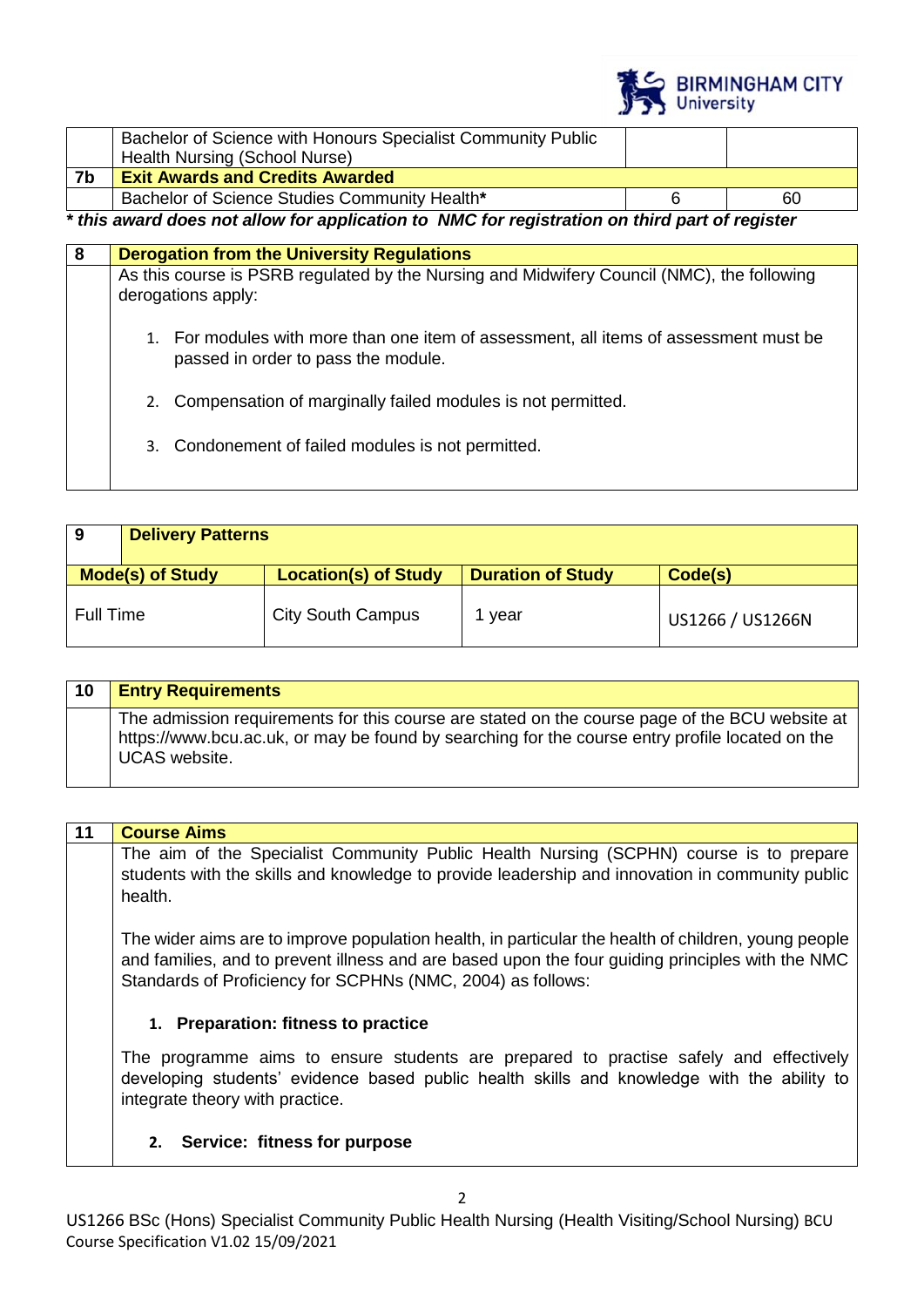

The programme aims to enable students to be able to relate to the changing health needs of the public and the wider communities, which they will serve with the ability to respond to current and future needs.

# **3. Recognition: fitness for award**

The programme aims to develop students' skills in nurse prescribing, leadership and management and continued personal and professional development to have the appropriate skills be able to meet the needs of the health services, communities and profession.

# 4. **Responsibility: fitness for professional standing**

The programme aims to demonstrate that students' take responsibility for maintaining high standards of professional conduct and legal and ethical practice, by adhering to The Code (NMC, 2018) whilst taking responsibility for their own learning and delivery of safe and effective care that respects all individuals and communities with whom they work with.

Overall, there is a balance of 50% theory 50% practice across the whole programme.

| 12                      | <b>Course Learning Outcomes</b>                                                                     |
|-------------------------|-----------------------------------------------------------------------------------------------------|
|                         | By the end of the course, students will be able to:                                                 |
| $\overline{1}$          | Appraise health and social models of health with application to public health practice              |
| $\overline{2}$          | Evaluate methodologies used to search for health needs through surveillance, assessment and         |
|                         | screening                                                                                           |
| $\overline{3}$          | Demonstrate a critical awareness of current problems and/or new insights to differentiate the       |
|                         | health needs of populations and defined social groups in order to stimulate an awareness of         |
|                         | health needs                                                                                        |
| $\overline{4}$          | Devise, plan and implement health-promoting programmes/strategies working with and for              |
|                         | populations and defined social groups facilitating health-enhancing activities.                     |
| $5\phantom{1}$          | Demonstrate self-direction and originality in tackling and solving problems through reflection and  |
|                         | safe decision-making skills within public health practice                                           |
| $6\phantom{1}6$         | Evaluate the impact of policies affecting health in promoting and protecting the population's       |
|                         | health and well- being                                                                              |
| $\overline{\mathbf{7}}$ | Analyse complex issues applying sensitivity and leadership skills to contribute to policy           |
|                         | development and implementation to improve health and well- being                                    |
| $\pmb{8}$               | Influence policies affecting health through research and innovative developments                    |
| $\overline{9}$          | Coordinate partnerships based on trust to secure and improve health of populations and defined      |
|                         | social groups through quality and risk management strategies                                        |
| 10                      | Exercise initiative and personal responsibility using effective methods of collaborative and inter- |
|                         | professional working, to promote health and well-being                                              |
| 11                      | Compare and contrast service frameworks to assess risk in complex situations, and work safely       |
|                         | and effectively with conflicting priorities and ambiguities                                         |
| 12                      | Work within the boundaries of The NMC Code directing and teaching others, managing                  |
|                         | resources and people whilst demonstrating anti-oppressive practice in providing public health       |
|                         | provision to reduce inequalities in health and improving health and well-being                      |
|                         |                                                                                                     |

| $\triangle$ | Learning Outcomes. |
|-------------|--------------------|
| . .         | -evel              |
|             | N/A                |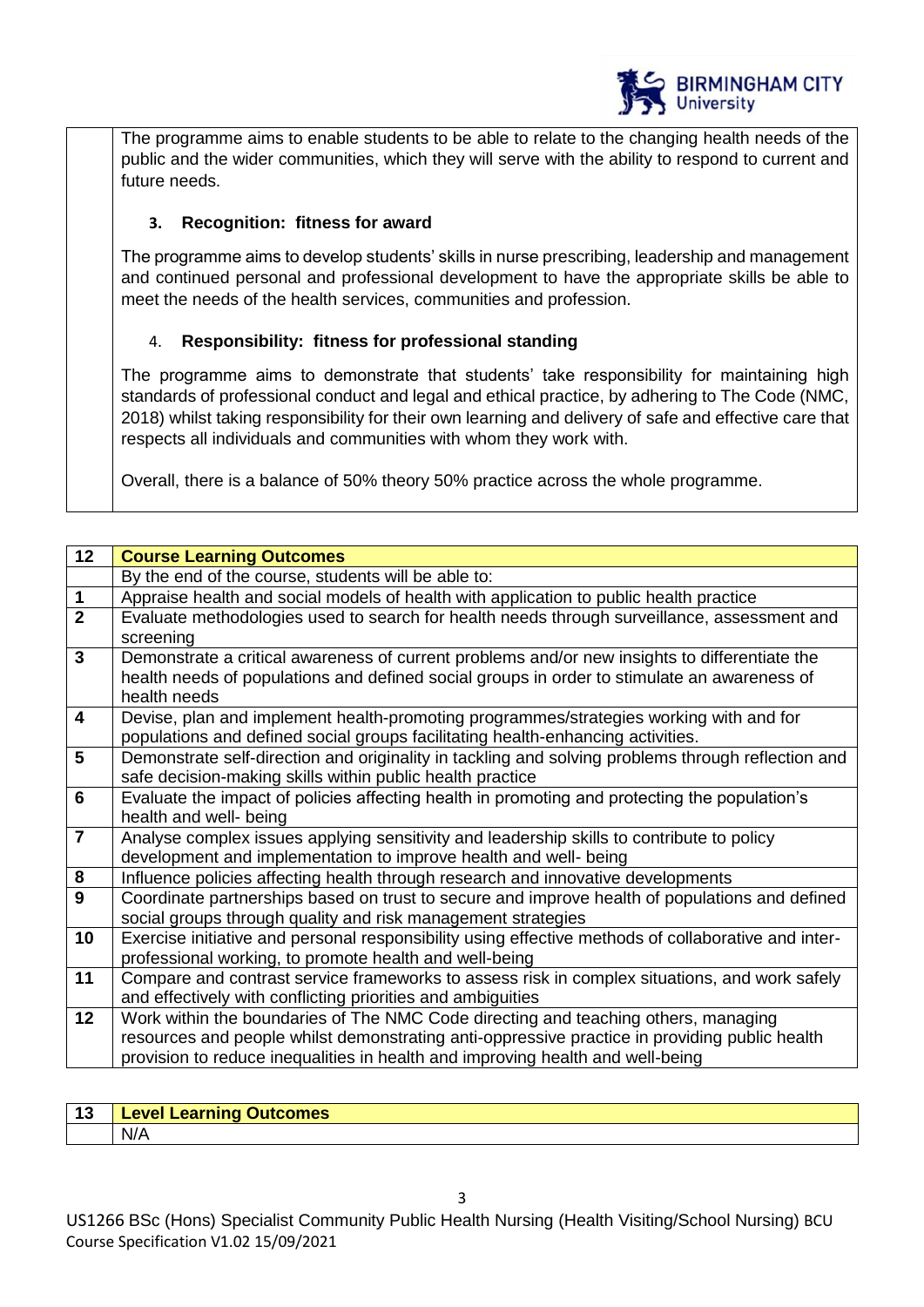

| 14 | <b>Course Learning, Teaching and Assessment Strategy</b>                                                                                                                                                                                                                                                                                                                                                                                                                                                                                                                                                                                                                                                                      |
|----|-------------------------------------------------------------------------------------------------------------------------------------------------------------------------------------------------------------------------------------------------------------------------------------------------------------------------------------------------------------------------------------------------------------------------------------------------------------------------------------------------------------------------------------------------------------------------------------------------------------------------------------------------------------------------------------------------------------------------------|
|    | Birmingham City University is committed to developing learners who are able to develop a<br>reflective and problem-solving approach to their practice by acquiring knowledge and skills in a<br>contextual, integrated manner. During the SCPHN course student-centred approaches to learning<br>are adopted along with a recognition of the value of learning from past and current experiences<br>as well as the introduction of new knowledge. Students are supported to be independent life-long<br>learners who are able to plan and manage their own learning. Learning and teaching methods are<br>designed to integrate theory with practice, to foster a spirit of enquiry and to encourage new ways<br>of thinking. |
|    | Learning is facilitated by a variety of teaching methods including:                                                                                                                                                                                                                                                                                                                                                                                                                                                                                                                                                                                                                                                           |
|    | Lectures (in person and virtual)<br><b>Seminars</b><br>Enquiry and work-based learning supported by practice supervisors and practice<br>assessors<br>Case studies<br>Workshops<br>٠<br><b>Practice simulation</b><br>$\blacksquare$<br>Group work<br>$\blacksquare$<br>E-learning<br>$\blacksquare$<br>Self-directed study                                                                                                                                                                                                                                                                                                                                                                                                   |
|    | A variety of assessment methods are used to enable students to demonstrate their knowledge,<br>skills and understanding. The assessment methods are designed to enable students to apply<br>theory to their developing SCPHN practice; develop critical thinking and analysis skills and to<br>achieve the required level of internalisation (Steinaker and Bell, 1989) in their field of Specialist<br>Community Public Health Nursing (SCPHN).                                                                                                                                                                                                                                                                              |
|    | Assessment methods used include formative assessments such as group work - presentations;<br>professional skills profile; self-assessments; midpoint placement assessment; quizzes. A range<br>of summative assessments are used such as essays; invigilated exams; presentations and<br>practice assessment documents (SCPHN and V100).                                                                                                                                                                                                                                                                                                                                                                                      |

| 15  | <b>Course Requirements</b>       |                                                                                              |                     |  |
|-----|----------------------------------|----------------------------------------------------------------------------------------------|---------------------|--|
| 15a | modules (totalling 120 credits): | In order to complete this course a student must successfully complete all the following CORE |                     |  |
|     | <b>Module Code</b>               | <b>Module Name</b>                                                                           | <b>Credit Value</b> |  |
|     | <b>PHE6098</b>                   | Utilising evidence based practice                                                            | 20                  |  |
|     | <b>PHE6100</b>                   | Principles and practices of Specialist Community<br><b>Public Health Nursing</b>             | 20                  |  |
|     | <b>PHE6101</b>                   | Safeguarding in Specialist Community<br><b>Public</b><br><b>Health Nursing</b>               | <b>20</b>           |  |
|     | <b>PHE6099</b>                   | Leading and innovating in public health                                                      | 20                  |  |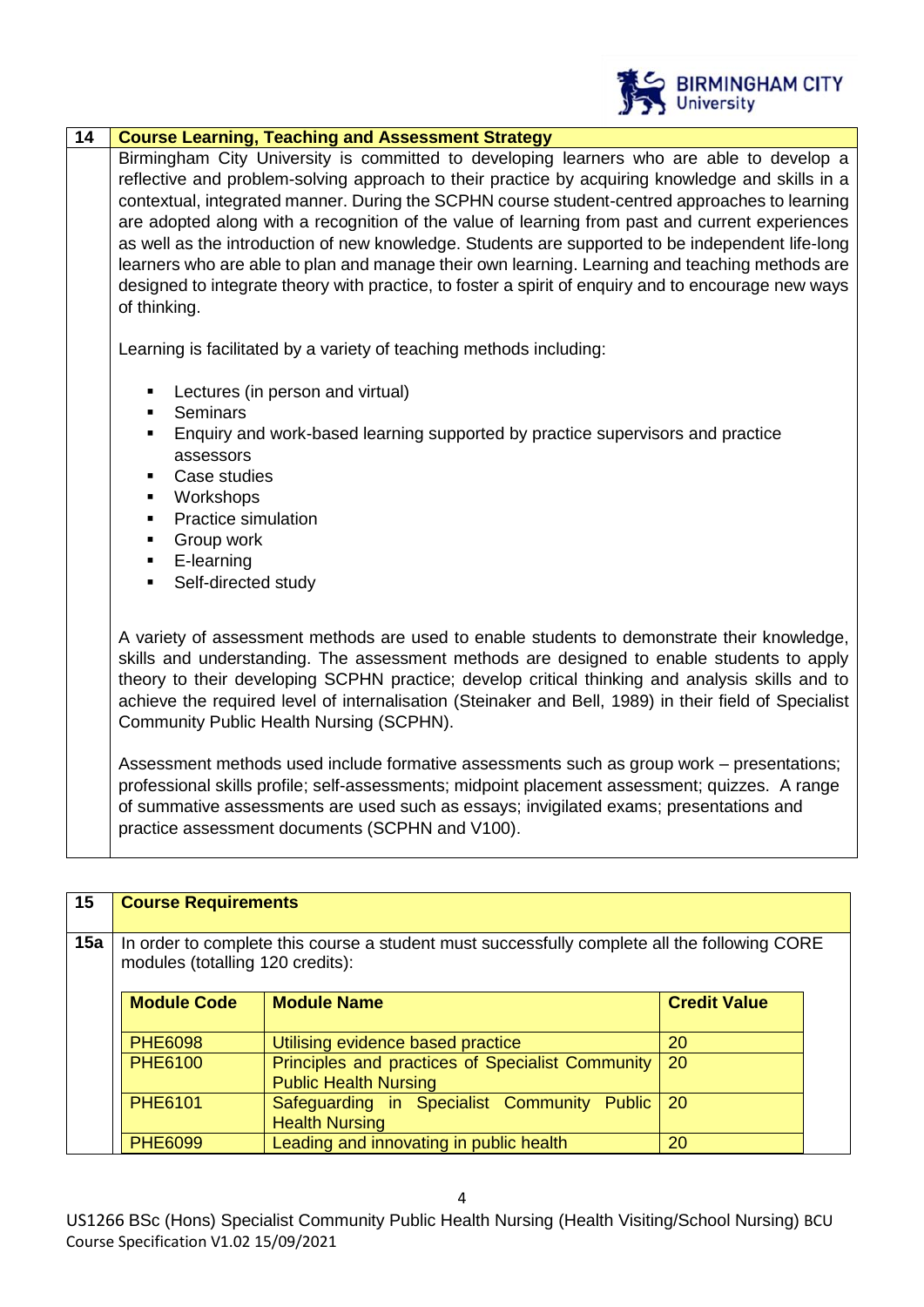

| deem this more suitable.<br><b>Module Code</b> | This OPTIONAL module can be completed in place of prescribing should your employing Trust<br><b>Module Name</b> | <b>Credit Value</b> |
|------------------------------------------------|-----------------------------------------------------------------------------------------------------------------|---------------------|
|                                                |                                                                                                                 |                     |
| <b>For School Nurses Only</b>                  |                                                                                                                 |                     |
|                                                | Nursing in practice                                                                                             |                     |
| <b>PHE6103</b>                                 | for Community Practitioners V100 (Level 6)<br><b>Consolidating Specialist Community Public Health</b>           | <b>20</b>           |
| <b>LBR6635</b>                                 | Prescribing from the Nurse Prescribers' Formulary                                                               | 20                  |

# **15b Structure Diagram**

| <b>PART ONE</b>                                                                                                                                                                                                                                                                 |                                                                      |                                                                                                                                                                                                                                                                               |  |
|---------------------------------------------------------------------------------------------------------------------------------------------------------------------------------------------------------------------------------------------------------------------------------|----------------------------------------------------------------------|-------------------------------------------------------------------------------------------------------------------------------------------------------------------------------------------------------------------------------------------------------------------------------|--|
| <b>Principles and practices of Specialist</b><br><b>Community Public Health Nursing (20 credits)</b><br>Linked to Practice Placement 1 experiences<br>(defined area of SCPHN practice) and public<br>health experiences (minimum of 15 days over<br>term $1 \& 2$ ) (Pass/Fail) | (20 credits)                                                         | <b>Utilising evidence based practice</b>                                                                                                                                                                                                                                      |  |
| <b>PART TWO</b>                                                                                                                                                                                                                                                                 |                                                                      |                                                                                                                                                                                                                                                                               |  |
| <b>Safeguarding in Specialist Community Public</b><br><b>Health Nursing (20 credits)</b><br>Linked to Practice Placement 2 experiences<br>(defined area of SCPHN practice) and public<br>health experiences (minimum of 15 days over<br>term $1 \& 2$ ) (Pass/Fail)             | <b>Leading and</b><br>innovating in<br>public health<br>(20 credits) | <b>LBR6635</b> Prescribing<br>from the Nurse<br>Prescribers' Formulary for<br><b>Community Practitioners</b><br>V100 (Level 6)<br>(20 credits)<br><b>OR</b> for School Nursing<br>students only<br><b>Sexual health</b><br>awareness for School<br><b>Nurses (20 credits)</b> |  |
| <b>PART THREE</b>                                                                                                                                                                                                                                                               |                                                                      |                                                                                                                                                                                                                                                                               |  |
| <b>Consolidating Specialist Community Public Health Nursing in practice</b>                                                                                                                                                                                                     |                                                                      |                                                                                                                                                                                                                                                                               |  |

Linked to Practice Placement 3: 10 weeks Consolidation of defined area of SCPHN practice (Pass/Fail)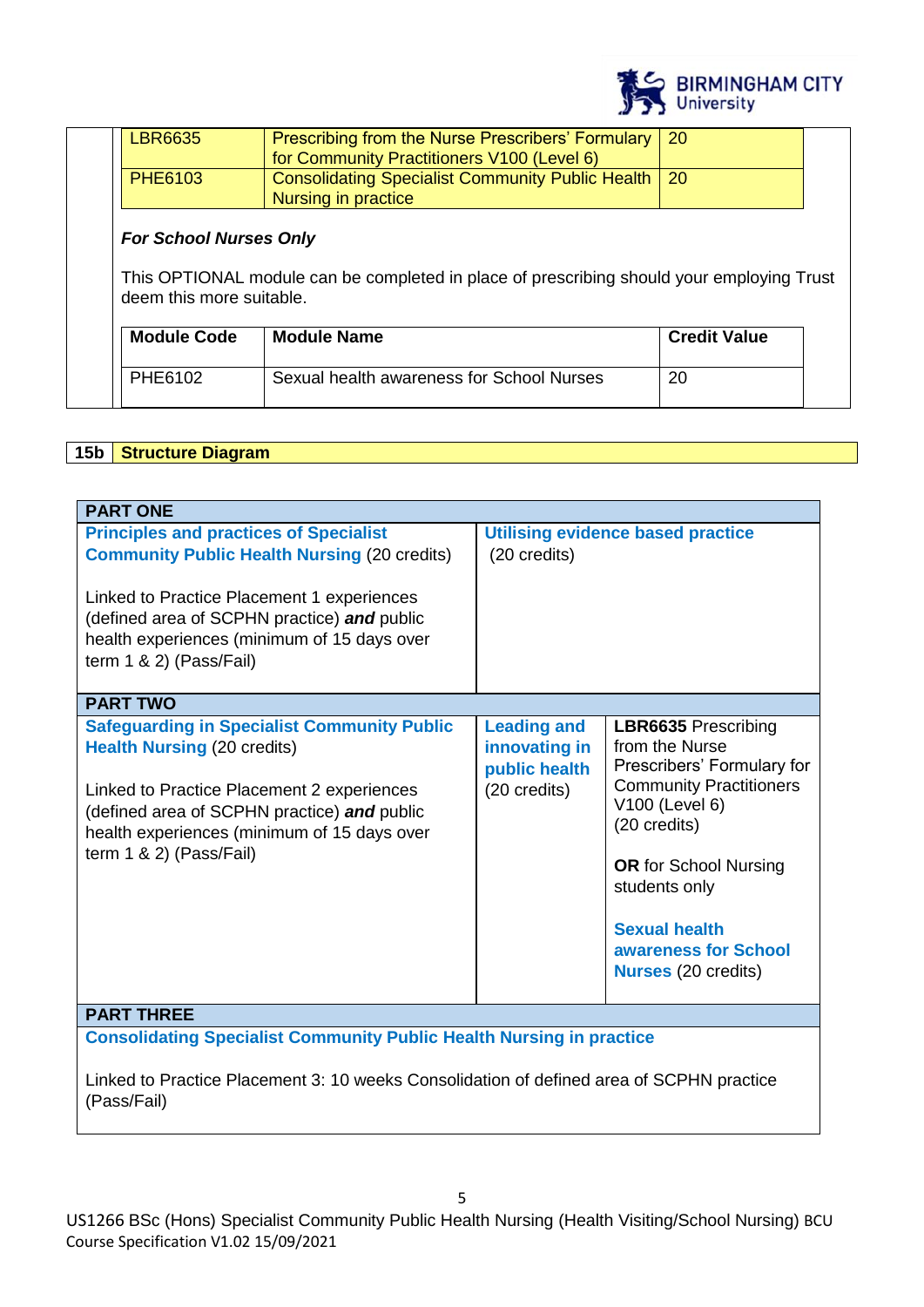

# **16 Overall Student Workload and Balance of Assessment**

Overall student *workload* consists of class contact hours, independent learning and assessment activity, with each credit taken equating to a total study time of around 10 hours. While actual contact hours may depend on the optional modules selected, the following information gives an indication of how much time students will need to allocate to different activities at each level of the course.

- *Scheduled Learning* includes lectures, practical classes and workshops, contact time specified in timetable
- *Directed Learning* includes placements, work-based learning, external visits, on-line activity, Graduate+, peer learning
- *Private Study* includes preparation for exams

The *balance of assessment* by mode of assessment (e.g. coursework, exam and in-person) depends to some extent on the optional modules chosen by students. The approximate percentage of the course assessed by coursework, exam and in-person is shown below.

#### **Delete years where applicable.**

# **Workload**

# **For Health Visitors and School Nurses including V100:**

# **18% time spent in timetabled teaching and learning activity (plus clinical practice)**

| <b>Activity</b>      | <b>Number of Hours</b>            |
|----------------------|-----------------------------------|
| Scheduled Learning   | 217                               |
| Directed Learning    | 252                               |
| <b>Private Study</b> | 731                               |
| <b>Total Hours</b>   | 1200 plus clinical practice hours |

# **Balance of Assessment**

| <b>Assessment Mode</b> | Percentage |
|------------------------|------------|
| Coursework             | 25         |
| Exam                   | 35.5       |
| In-Person              | 39.5       |

# **For School Nurses excluding V100 and including optional module:**

# **17.4% time spent in timetabled teaching and learning activity (plus clinical practice)**

| <b>Activity</b>      | <b>Number of Hours</b>            |
|----------------------|-----------------------------------|
| Scheduled Learning   | 209                               |
| Directed Learning    | 174                               |
| <b>Private Study</b> | 817                               |
| <b>Total Hours</b>   | 1200 plus clinical practice hours |

# **Balance of Assessment**

| <b>Assessment Mode</b> | Percentage |
|------------------------|------------|
| Coursework             | 25         |
| Exam                   | 30         |
| In-Person              | 45         |